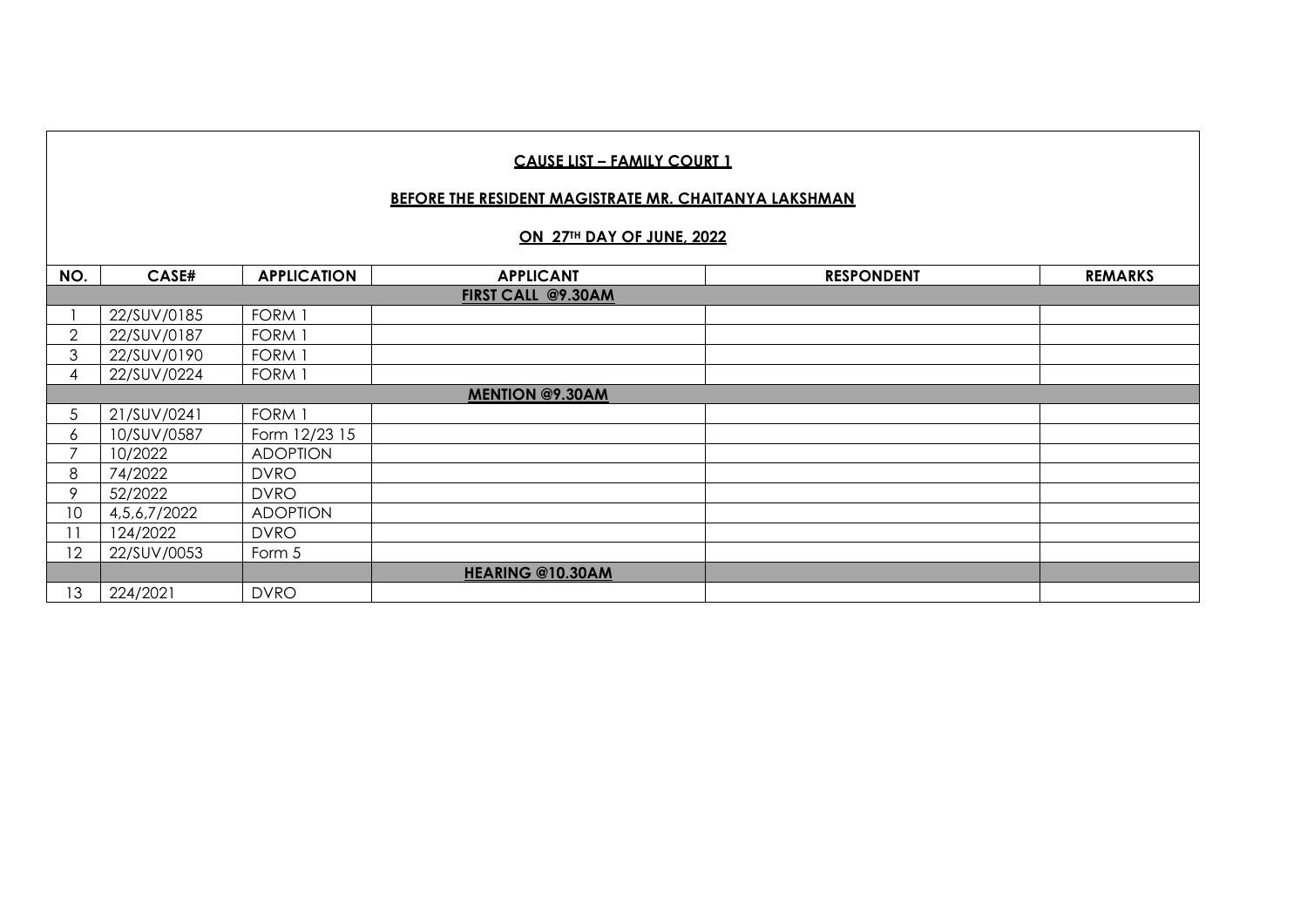# BEFORE THE RESIDENT MAGISTRATE MS. DEEPIKA PRAKASH

## ON 27" JUNE, 2022

| NO(z) | CASE #            | <b>APPLICATION</b> | <b>APPLICANT</b>       | <b>RESPONDENT</b> | <b>REMARKS</b> |  |  |  |
|-------|-------------------|--------------------|------------------------|-------------------|----------------|--|--|--|
|       | FIRST CALL@9.30AM |                    |                        |                   |                |  |  |  |
| 1.    | 15/SUV/0072       | <b>JDS</b>         |                        |                   |                |  |  |  |
| 2.    | 22/SUV/0077       | <b>JDS</b>         |                        |                   |                |  |  |  |
| 3.    | 19/SUV/0495       | FORM 7             |                        |                   |                |  |  |  |
|       |                   |                    | <b>MENTION @9.30AM</b> |                   |                |  |  |  |
| 4.    | 22/SUV/0117       |                    |                        |                   |                |  |  |  |
| 5.    | 11/2022           | <b>ADOPTION</b>    |                        |                   |                |  |  |  |
| 6.    | 21/SUV/0094       | FORM 5             |                        |                   |                |  |  |  |
| 7.    | 19/SUV/0535       | <b>JDS</b>         |                        |                   |                |  |  |  |
| 8.    | 22/SUV/0013       | FORM 7             |                        |                   |                |  |  |  |
| 9.    | 22/SUV/0016       | FORM 1             |                        |                   |                |  |  |  |
|       |                   |                    | HEARING @10.30AM       |                   |                |  |  |  |
| 10.   | 13/SUV/0525       | FORM <sub>7</sub>  |                        |                   |                |  |  |  |
|       |                   |                    | <b>RULING</b>          |                   |                |  |  |  |
| 11.   | 13/SUV/0525       | <b>FORMS 12/23</b> |                        |                   |                |  |  |  |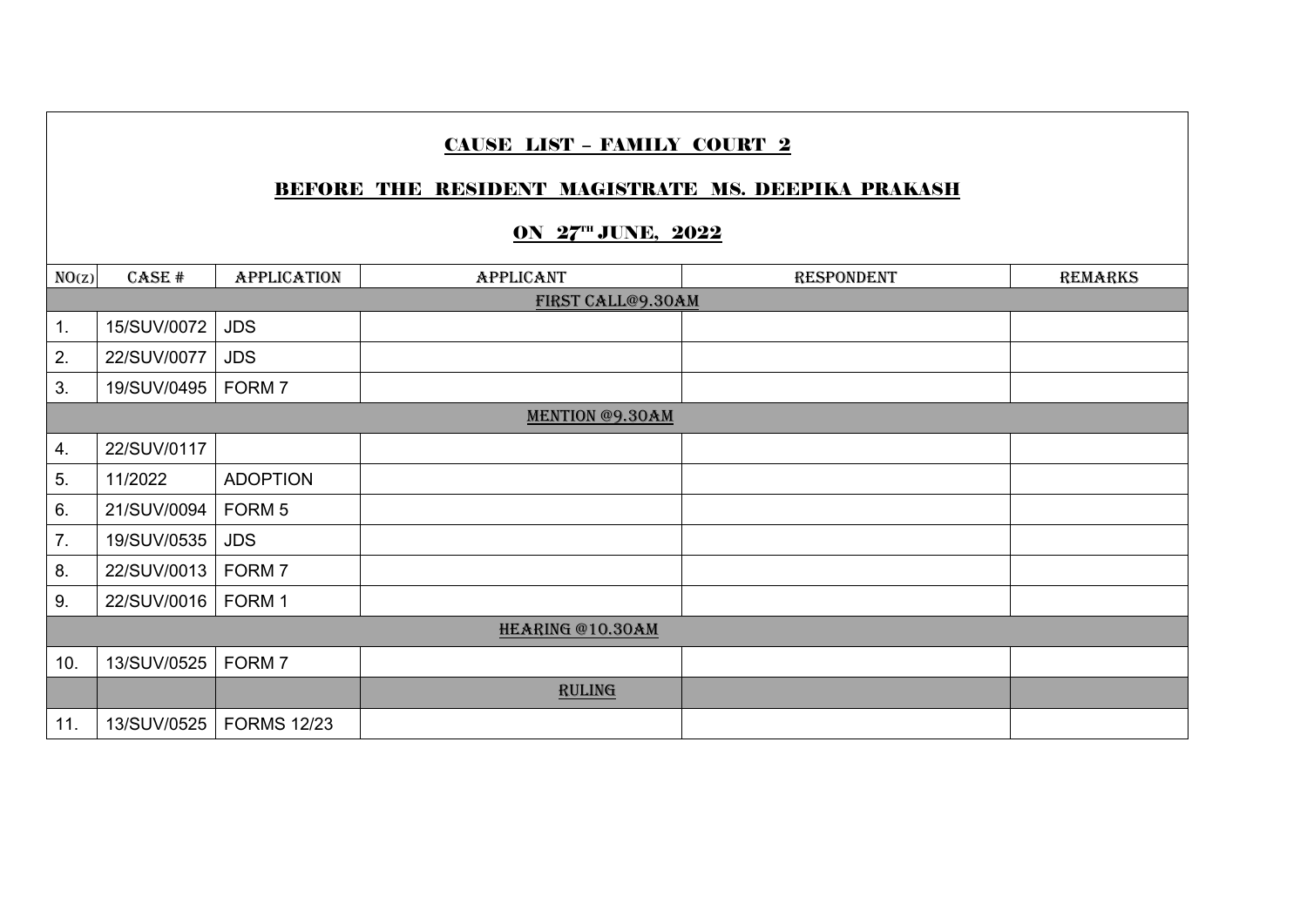### **BEFORE THE REGISTRAR MR VINAY SHARMA**

### **ON 27th DAY OF JUNE, 2022**

| NO. | <b>TIME</b> | CASE NO.    | <b>NATURE</b>     | <b>APPLICANT</b> | <b>RESPONDENT</b> | <b>REMARKS</b> |
|-----|-------------|-------------|-------------------|------------------|-------------------|----------------|
|     |             |             |                   |                  |                   |                |
|     | 9.00AM      | 22/SUV/0117 | <b>RESIDENCE</b>  |                  |                   |                |
|     |             |             |                   |                  |                   |                |
| ↑   | 9.45AM      | 22/SUV/0013 | <b>RESIDENCE</b>  |                  |                   |                |
| 3.  | 10.00AM     | 10/SUV/0587 | <b>RESIDENCE/</b> |                  |                   |                |
|     |             |             | <b>PROPERTY</b>   |                  |                   |                |
| 4.  | 10.45AM     | 22/SUV/0098 | <b>RESIDENCE</b>  |                  |                   |                |
|     | 11.00AM     | 18/SUV/0397 | <b>PROPERTY</b>   |                  |                   |                |
| 6.  | 11.45AM     | 22/SUV/0165 | <b>REISDENCE</b>  |                  |                   |                |
| −   | 12.45PM     | 22/SUV/0215 | <b>RESIDENCE</b>  |                  |                   |                |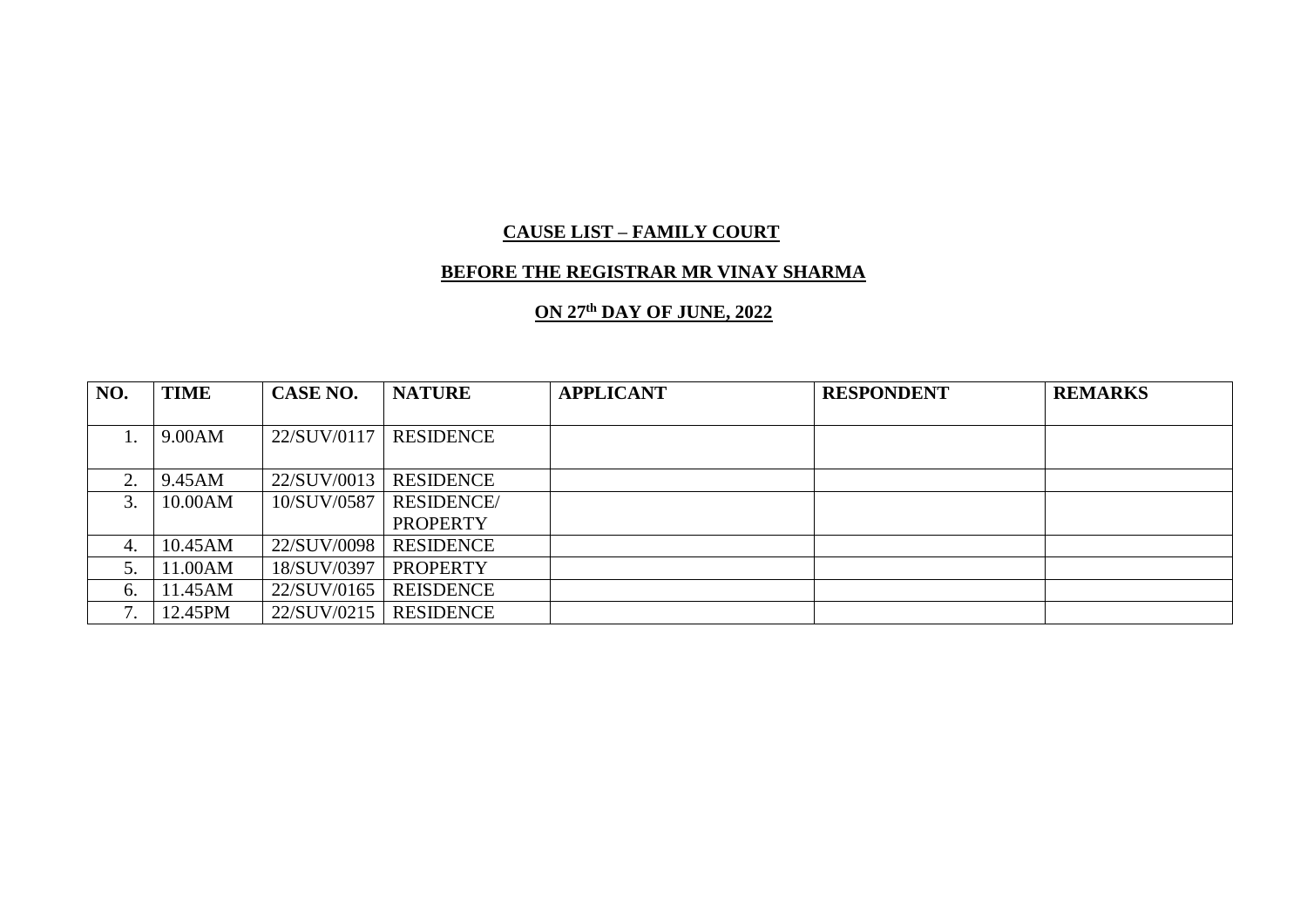#### **BEFORE THE RESIDENT MAGISTRATE MR. CHAITANYA LAKSHMAN**

#### **ON 28TH DAY OF JUNE, 2022**

| NO.            | CASE#       | <b>APPLICATION</b> | <b>APPLICANT</b>        | <b>RESPONDENT</b> | <b>REMARKS</b> |
|----------------|-------------|--------------------|-------------------------|-------------------|----------------|
|                |             |                    | FIRST CALL @9.30AM      |                   |                |
|                | 22/SUV/0193 | FORM 5             |                         |                   |                |
| $\overline{2}$ | 21/SUV/0271 | FORM 7             |                         |                   |                |
| 3              | 22/SUV/0129 | <b>FORMS 12/23</b> |                         |                   |                |
|                |             |                    | <b>MENTION @9.30AM</b>  |                   |                |
| 4              | 22/SUV/0192 |                    |                         |                   |                |
| 5              | 98/2022     | <b>DVRO</b>        |                         |                   |                |
| 6              | 133/2022    | <b>DVRO</b>        |                         |                   |                |
| $\overline{7}$ | 10/SUV/0473 | FORM 7             |                         |                   |                |
| 8              | 06/SUV/0257 | <b>JDS</b>         |                         |                   |                |
| 9              | 22/SUV/0214 | <b>FORMS 12/23</b> |                         |                   |                |
| 10             | 17/SUV/0405 | JDS                |                         |                   |                |
| 11             | 18/SUV/0219 | JDS                |                         |                   |                |
| 12             | 131/2022    | <b>DVRO</b>        |                         |                   |                |
| 13             | 12/2022     | <b>ADOPTION</b>    |                         |                   |                |
| 14             | 21/SUV/0271 | FORM 5             |                         |                   |                |
|                |             |                    | <b>HEARING @10.30AM</b> |                   |                |
| 15             | 22/SUV/0081 | FORM 5             |                         |                   |                |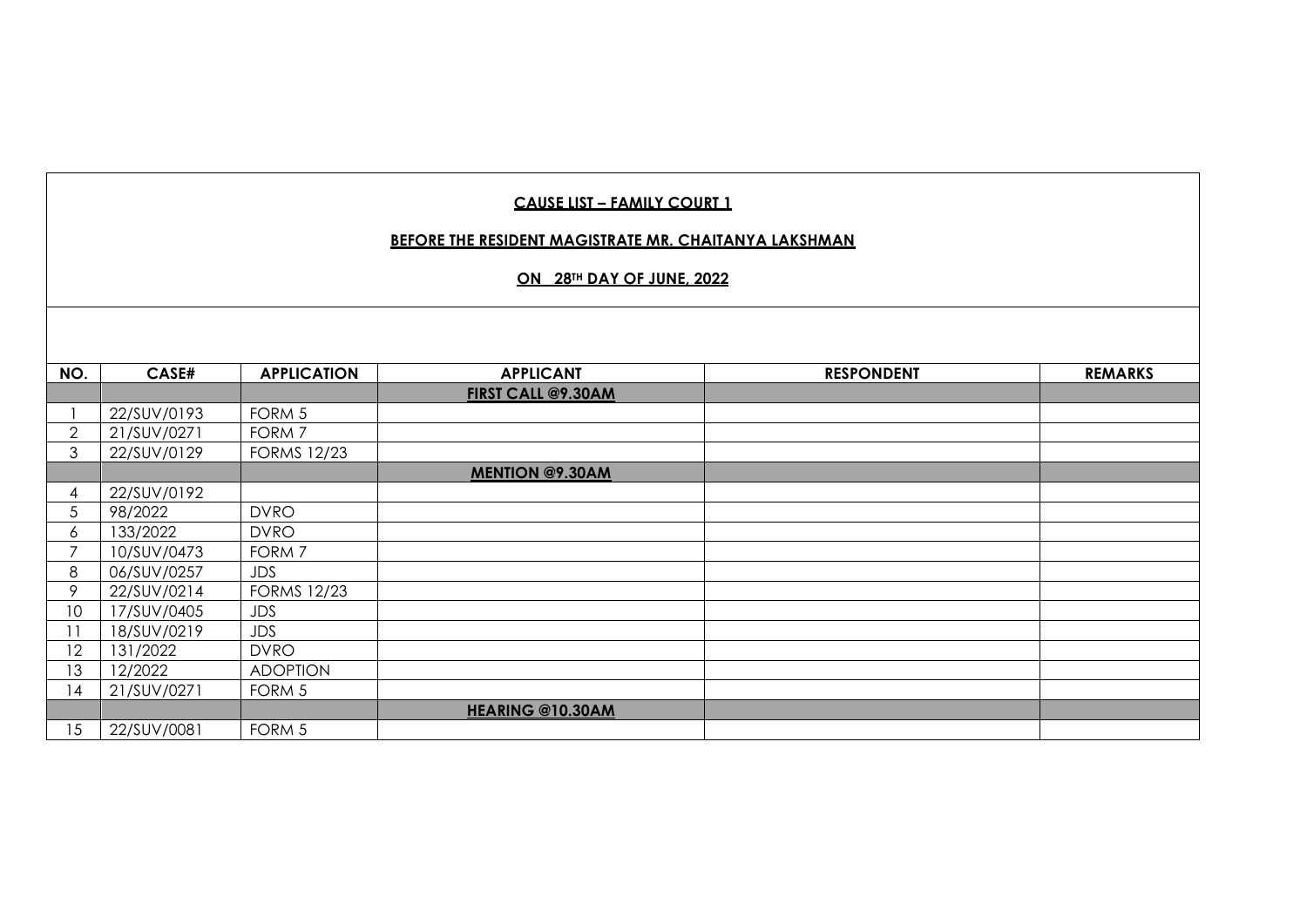# BEFORE THE RESIDENT MAGISTRATE MS. DEEPIKA PRAKASH

## **ON 28TH JUNE, 2022**

| NO(z) | CASE #              | <b>APPLICATION</b> | <b>APPLICANT</b>       | <b>RESPONDENT</b> | <b>REMARKS</b> |  |  |  |
|-------|---------------------|--------------------|------------------------|-------------------|----------------|--|--|--|
|       | FIRST CALL @ 9.30AM |                    |                        |                   |                |  |  |  |
| 1.    | 22/SUV/0171         | FORM 1             |                        |                   |                |  |  |  |
| 2.    | 22/SUV/0231         | FORM 1             |                        |                   |                |  |  |  |
| 3.    | 21/SUV/0276         | FORM 1             |                        |                   |                |  |  |  |
| 4.    | 22/SIV/0191         | FORM 1             |                        |                   |                |  |  |  |
| 5.    | 22/SUV/0225         | FORM 1             |                        |                   |                |  |  |  |
|       |                     |                    | <b>MENTION @9.30AM</b> |                   |                |  |  |  |
| 6.    | 71/2022             | <b>DVRO</b>        |                        |                   |                |  |  |  |
| 7.    | 97/2022             | <b>DVRO</b>        |                        |                   |                |  |  |  |
| 8.    | 115/2022            | <b>DVRO</b>        |                        |                   |                |  |  |  |
| 9.    | 77/2022             | <b>DVRO</b>        |                        |                   |                |  |  |  |
| 10.   | 134/2022            | <b>DVRO</b>        |                        |                   |                |  |  |  |
| 11.   | 21/SUV/0267         | FORM 9             |                        |                   |                |  |  |  |
| 12.   | 16/SUV/0401         | FORMS 9/19, 12/23  |                        |                   |                |  |  |  |
|       |                     |                    | HEARING @10.30AM       |                   |                |  |  |  |
| 13.   | 58/2022             | <b>DVRO</b>        |                        |                   |                |  |  |  |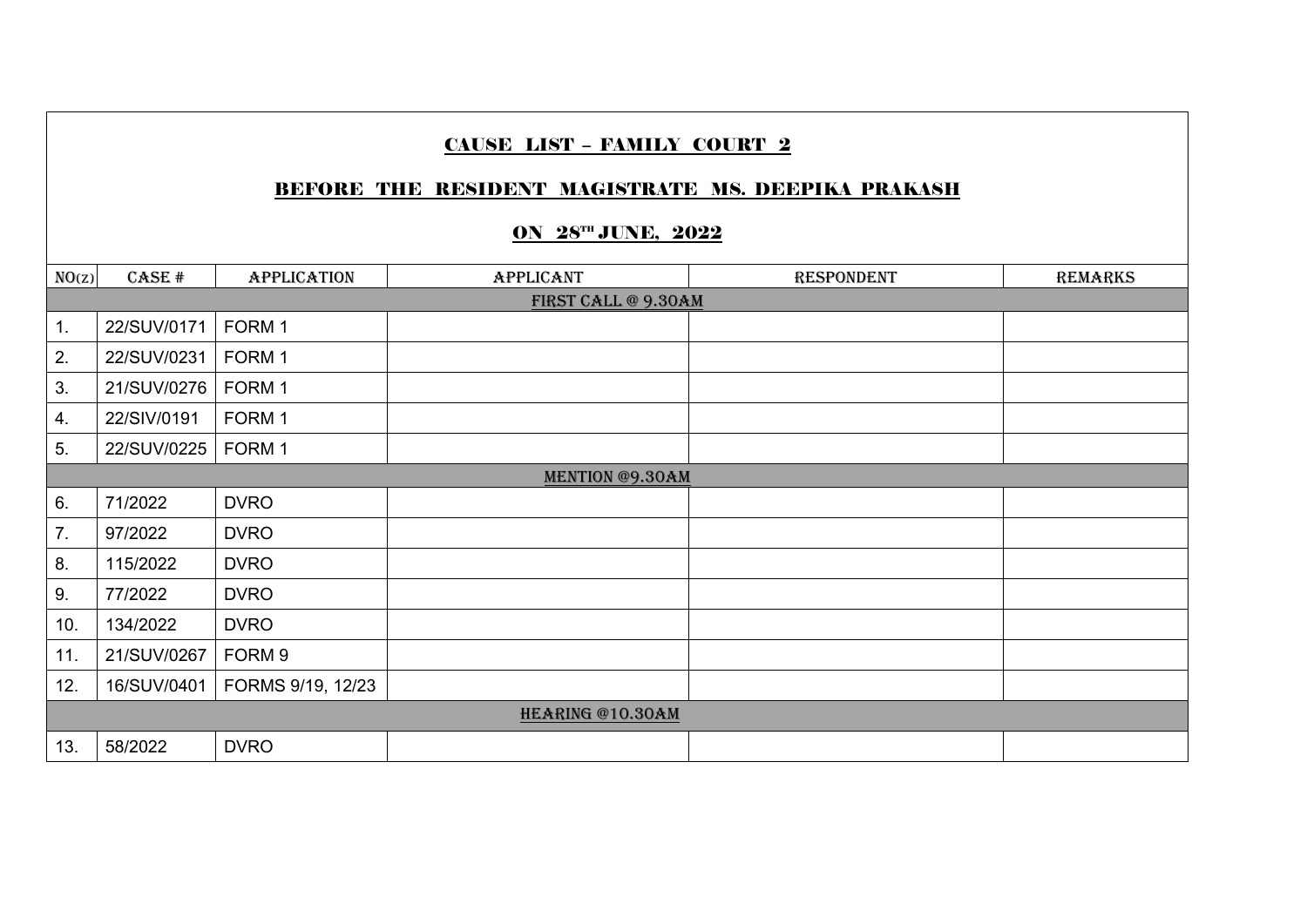#### **BEFORE THE REGISTRAR MR VINAY SHARMA**

# **ON 28TH DAY OF JUNE, 2022**

| NO.           | TIME       | CASE NO.    | <b>NATURE</b>     | <b>APPLICANT</b> | <b>RESPONDENT</b> | <b>REMARKS</b> |
|---------------|------------|-------------|-------------------|------------------|-------------------|----------------|
|               |            |             |                   |                  |                   |                |
| 1.            | $9.00AM -$ | 19/SUV/0525 | <b>PROPERTY</b>   |                  |                   |                |
|               | 9.45AM     |             |                   |                  |                   |                |
| 2.            | 10.00AM    | 21/SUV/0229 | <b>PROPERTY</b>   |                  |                   |                |
| 3.            | 10.45AM    | 18/SUV/0091 | <b>RESIDENCE</b>  |                  |                   |                |
| 4.            | 1.00AM     | 21/SUV/0244 | <b>PROPERTY</b>   |                  |                   |                |
|               | 1.00AM     | 14/SUV/0021 | <b>RESIDENCE/</b> |                  |                   |                |
|               |            |             | <b>PROPERTY</b>   |                  |                   |                |
| 6.            | 1.45AM     | 22/SUV/0211 | <b>RESIDENCE</b>  |                  |                   |                |
| $\mathcal{I}$ | 12.45PM    | 22/SUV/0178 | <b>RESIDENCE</b>  |                  |                   |                |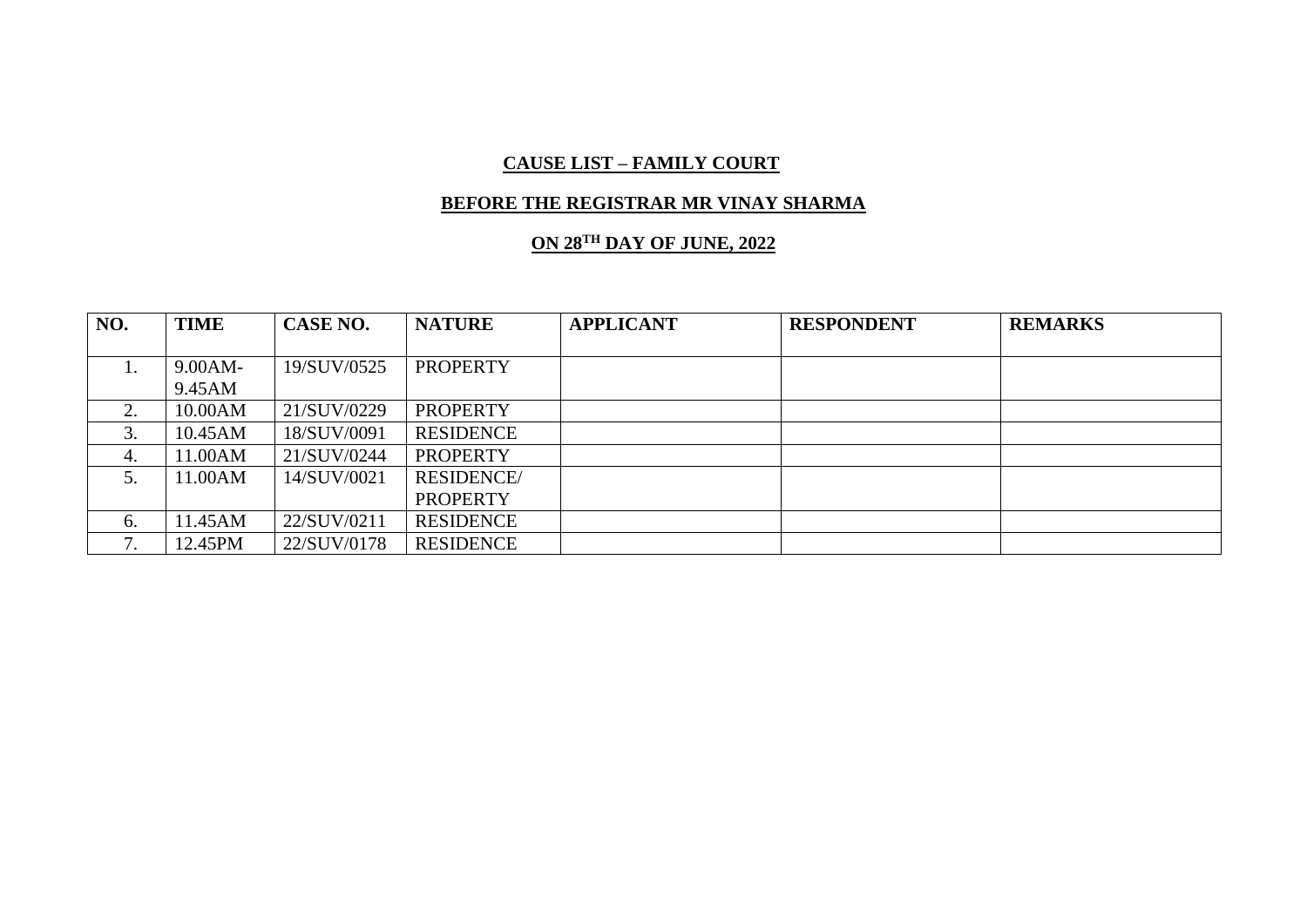|                | <b>CAUSE LIST - FAMILY COURT 1</b><br><b>BEFORE THE RESIDENT MAGISTRATE MR. CHAITANYA LAKSHMAN</b><br>ON 29TH DAY OF JUNE, 2022 |                    |                                        |                   |                |  |  |  |
|----------------|---------------------------------------------------------------------------------------------------------------------------------|--------------------|----------------------------------------|-------------------|----------------|--|--|--|
|                |                                                                                                                                 |                    |                                        |                   |                |  |  |  |
| NO.            | CASE#                                                                                                                           | <b>APPLICATION</b> | <b>APPLICANT</b><br>FIRST CALL @9.30AM | <b>RESPONDENT</b> | <b>REMARKS</b> |  |  |  |
|                | 19/SUV/0334                                                                                                                     | FORM <sub>5</sub>  |                                        |                   |                |  |  |  |
| $\overline{2}$ | 19/SUV/0505                                                                                                                     | FORM 9             |                                        |                   |                |  |  |  |
|                |                                                                                                                                 |                    | <b>MENTION @9.30AM</b>                 |                   |                |  |  |  |
| 3              | 16/SUV/0316                                                                                                                     | FORM 12/23 5       |                                        |                   |                |  |  |  |
| $\overline{4}$ | 116/2022                                                                                                                        | <b>DVRO</b>        |                                        |                   |                |  |  |  |
| 6              | 13/SUV/0356                                                                                                                     |                    |                                        |                   |                |  |  |  |
| $\overline{7}$ | 20/SUV/0164                                                                                                                     | <b>JDS</b>         |                                        |                   |                |  |  |  |
| 8              | 12/SUV/0255                                                                                                                     | <b>FORM 9/19</b>   |                                        |                   |                |  |  |  |
|                |                                                                                                                                 | 12/235             |                                        |                   |                |  |  |  |
| 9              | 17/SUV/0543                                                                                                                     | FORM 9             |                                        |                   |                |  |  |  |
| 10             | 16/SUV/0260                                                                                                                     | FORM 5             |                                        |                   |                |  |  |  |
| 11             | 21/SUV/0279                                                                                                                     | <b>FORMS 12/23</b> |                                        |                   |                |  |  |  |
| 12             | 161/2022                                                                                                                        | <b>DVRO</b>        |                                        |                   |                |  |  |  |
| 13             | 22/SUV/0070                                                                                                                     | <b>FORMS 12/23</b> |                                        |                   |                |  |  |  |
| 14             | 22/SUV/0137                                                                                                                     | FORM 1             |                                        |                   |                |  |  |  |
| 15             | 21/SUV/0285                                                                                                                     | FORM 1             |                                        |                   |                |  |  |  |
| 16             | 13/SUV/0456                                                                                                                     | FORM <sub>5</sub>  |                                        |                   |                |  |  |  |
|                |                                                                                                                                 |                    | HEARING @10.30AM                       |                   |                |  |  |  |
| 17             | 187/2020                                                                                                                        | <b>DVRO</b>        |                                        |                   |                |  |  |  |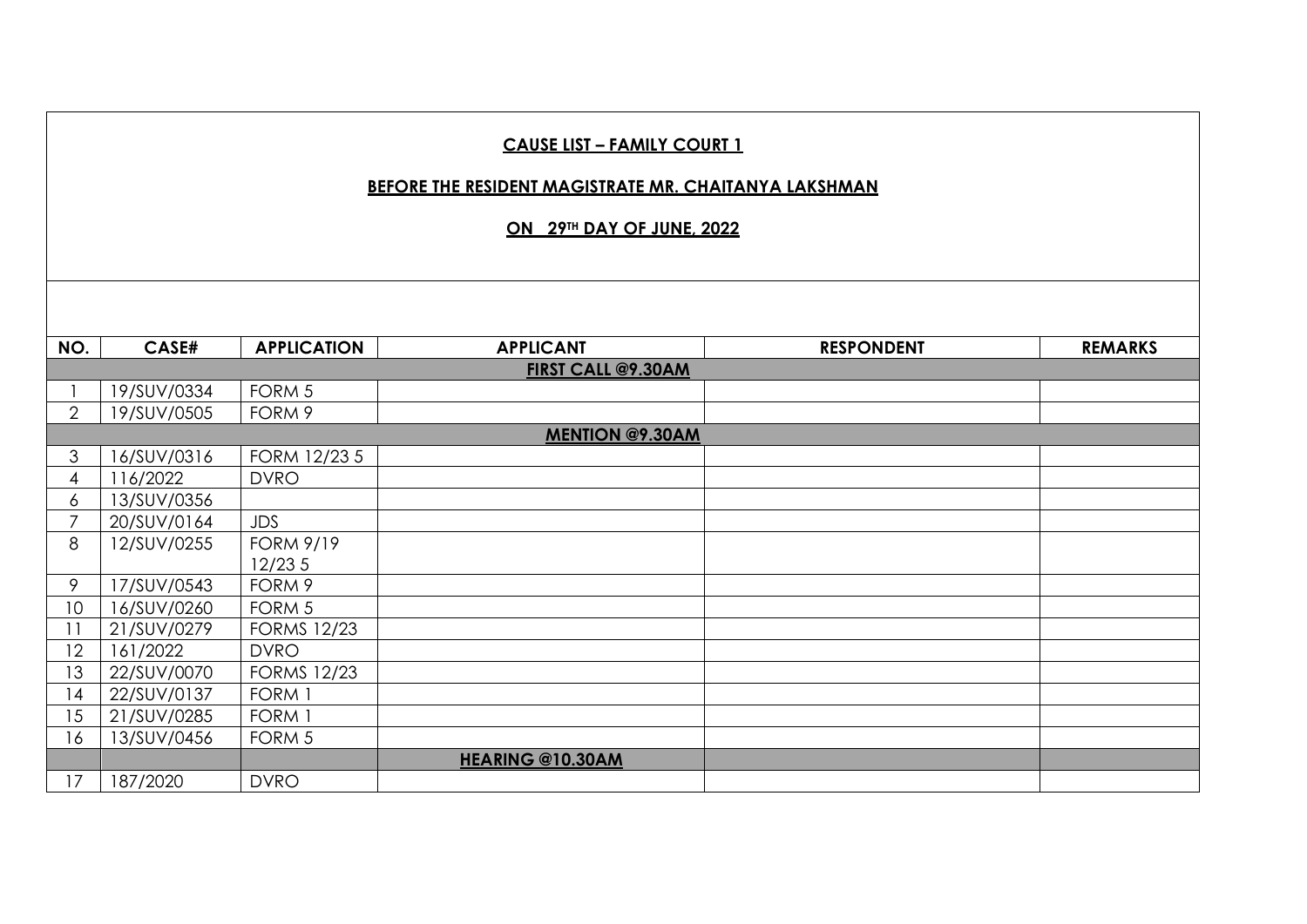#### **BEFORE THE REGISTRAR MR VINAY SHARMA**

# **ON 29TH DAY OF JUNE, 2022**

| NO. | <b>TIME</b> | CASE NO.    | <b>NATURE</b>    | <b>APPLICANT</b> | <b>RESPONDENT</b> | <b>REMARKS</b> |
|-----|-------------|-------------|------------------|------------------|-------------------|----------------|
|     |             |             |                  |                  |                   |                |
| 1.  | 9.00AM      | 15/SUV/0378 | <b>PROPERTY</b>  |                  |                   |                |
|     |             |             |                  |                  |                   |                |
| 2.  | 9.45AM      | 17/SUV/0276 | <b>RESIDENCE</b> |                  |                   |                |
|     |             |             |                  |                  |                   |                |
| 3.  | 10.00AM     | 22/SUV/0067 | <b>REISDENCE</b> |                  |                   |                |
|     |             |             |                  |                  |                   |                |
| 4.  | 10.45AM     | 22/SUV/0212 | <b>RESIDENCE</b> |                  |                   |                |
|     |             |             |                  |                  |                   |                |
| 5.  | 11.45AM     | 19/SUV/0530 | <b>RESIDENCE</b> |                  |                   |                |
|     |             |             |                  |                  |                   |                |
| 6.  | 12.45PM     | 22/SUV/216  | <b>RESIDENCE</b> |                  |                   |                |
|     |             |             |                  |                  |                   |                |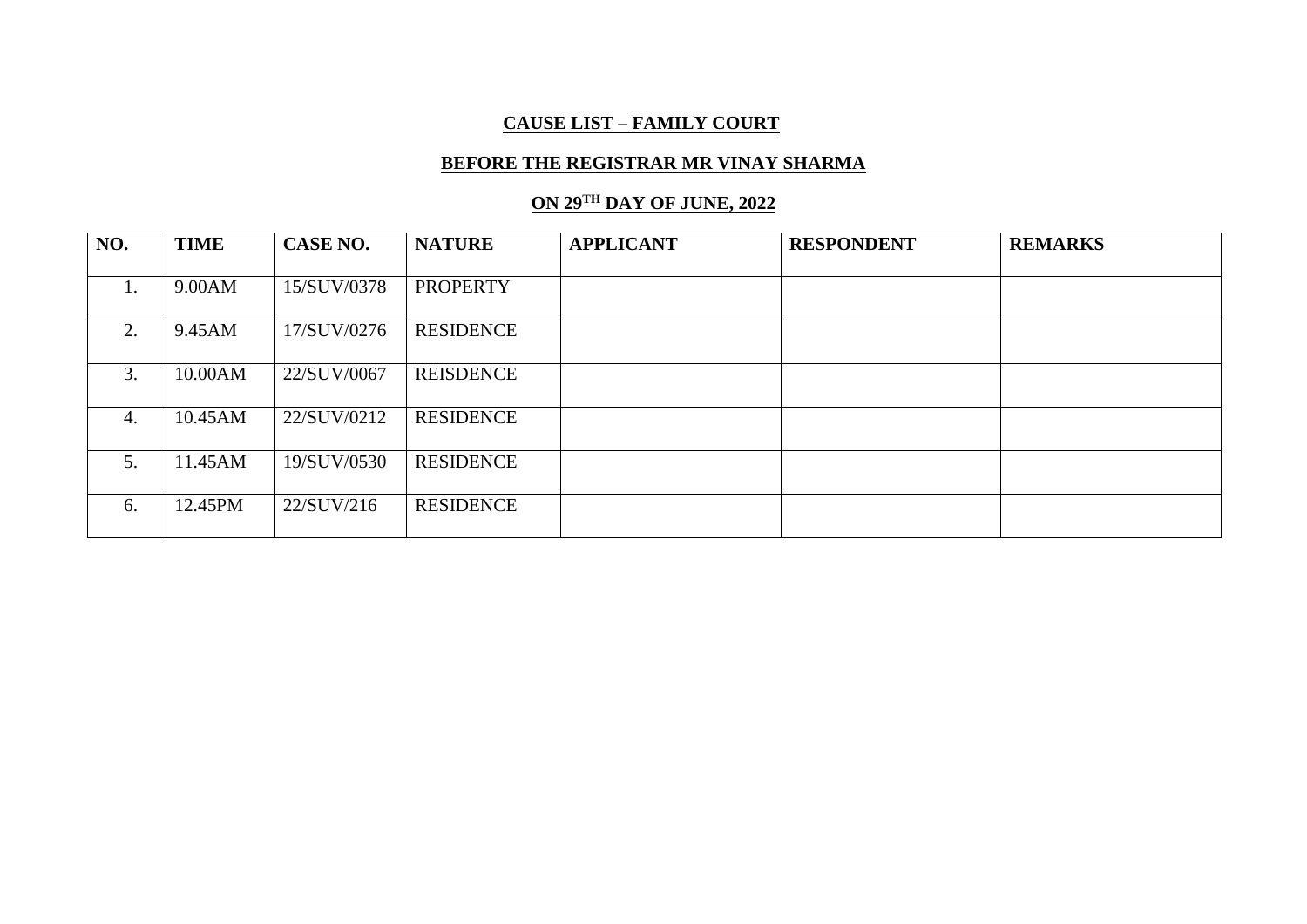#### **BEFORE THE RESIDENT MAGISTRATE MR. CHAITANYA LAKSHMAN**

**ON 30TH DAY OF JUNE, 2022** 

| NO.            | CASE#       | <b>APPLICATION</b> | <b>APPLICANT</b>        | <b>RESPONDENT</b> | <b>REMARKS</b> |
|----------------|-------------|--------------------|-------------------------|-------------------|----------------|
|                |             |                    | <b>MENTION @9.30AM</b>  |                   |                |
|                | 10/SUV/0755 | <b>JDS</b>         |                         |                   |                |
| $\overline{2}$ | 100/2022    | <b>DVRO</b>        |                         |                   |                |
| 3              | 15/SUV/0456 |                    |                         |                   |                |
| 4              | 143/2022    | <b>DVRO</b>        |                         |                   |                |
| 5              | 112/2022    | <b>DVRO</b>        |                         |                   |                |
| 6              | 21/SUV/0345 | FORM 1             |                         |                   |                |
| 7              | 16/SUV/0139 | <b>FORM 9/19</b>   |                         |                   |                |
| 8              | 20/SUV/0091 |                    |                         |                   |                |
| 9              | 17/SUV/0203 | <b>STSC</b>        |                         |                   |                |
| 10             | 20/SUV/0313 | FORM 15(2) 9       |                         |                   |                |
|                |             | 12/23              |                         |                   |                |
| 11             | 08/SUV/0021 | <b>JDS</b>         |                         |                   |                |
|                |             |                    | <b>HEARING @10.30AM</b> |                   |                |
| 12             | 21/SUV/0049 | FORM 5             |                         |                   |                |
|                |             |                    | <b>RULING</b>           |                   |                |
| 13             | 238/2021    | <b>DVRO</b>        |                         |                   |                |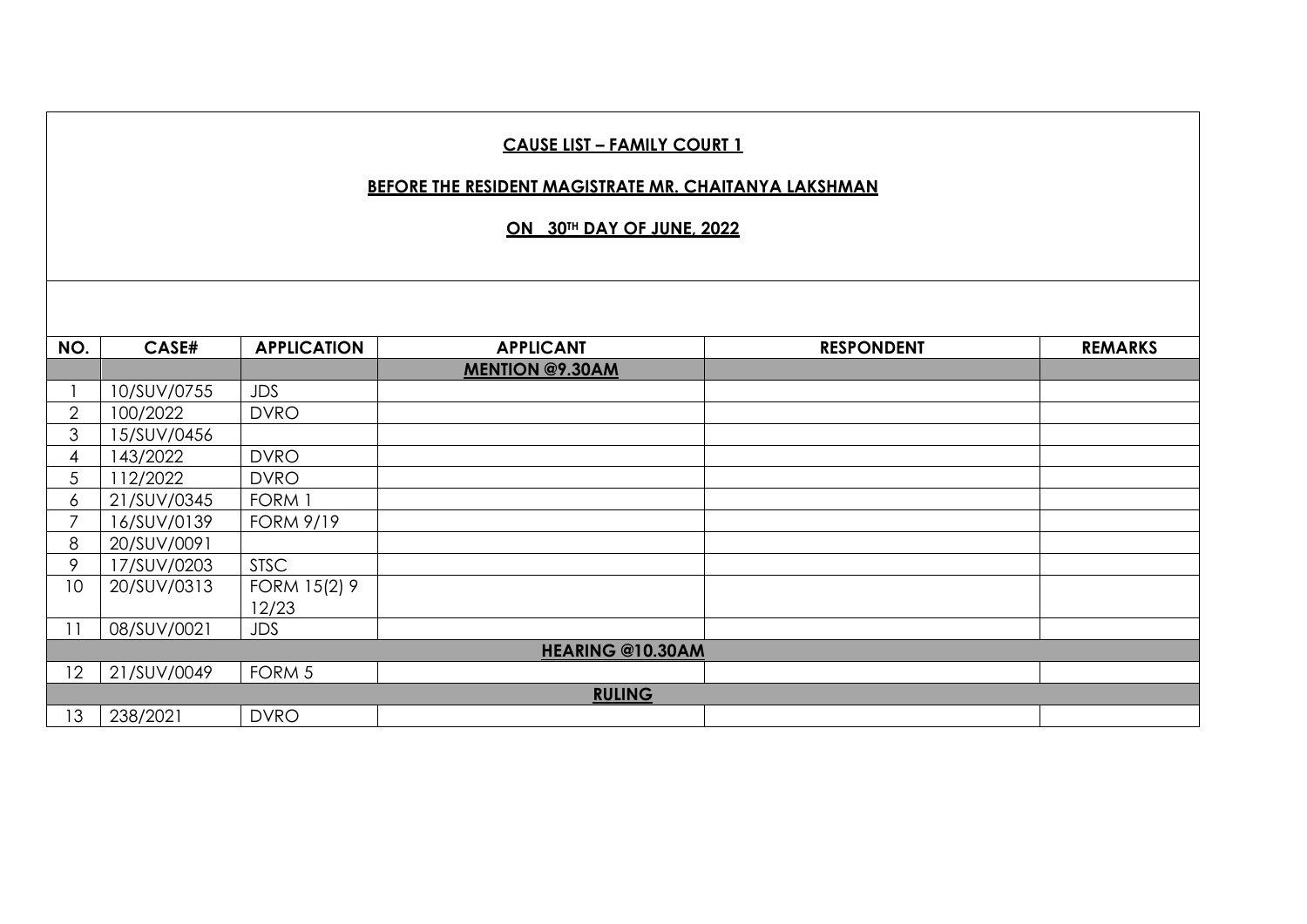|                | <b>CAUSE LIST - FAMILY COURT 2</b><br><b>BEFORE THE RESIDENT MAGISTRATE MS. DEEPIKA PRAKASH</b><br><b>ON 30TH JUNE, 2022</b> |                    |                        |                   |                |  |  |  |
|----------------|------------------------------------------------------------------------------------------------------------------------------|--------------------|------------------------|-------------------|----------------|--|--|--|
| NO(Z)          | CASE #                                                                                                                       | <b>APPLICATION</b> | <b>APPLICANT</b>       | <b>RESPONDENT</b> | <b>REMARKS</b> |  |  |  |
|                |                                                                                                                              |                    |                        |                   |                |  |  |  |
|                |                                                                                                                              |                    | FIRST CALL @9.30AM     |                   |                |  |  |  |
| $\mathbf{1}$ . | 22/SUV/0208                                                                                                                  | <b>FORMS 12/23</b> |                        |                   |                |  |  |  |
|                |                                                                                                                              |                    | <b>MENTION @9.30AM</b> |                   |                |  |  |  |
| 2.             | 19/SUV/0147                                                                                                                  | FORM <sub>7</sub>  |                        |                   |                |  |  |  |
| 3.             | 17/SUV/0203                                                                                                                  | <b>STSC</b>        |                        |                   |                |  |  |  |
| 4.             | 153/2022                                                                                                                     | <b>DVRO</b>        |                        |                   |                |  |  |  |
| 5.             | 20/SUV/0148                                                                                                                  | FORM <sub>5</sub>  |                        |                   |                |  |  |  |
| 6.             | 125/2022                                                                                                                     | <b>DVRO</b>        |                        |                   |                |  |  |  |
| 7.             | 105/2022                                                                                                                     | <b>DVRO</b>        |                        |                   |                |  |  |  |
| 8.             | 10/SUV/0304                                                                                                                  | FORM 5/JDS         |                        |                   |                |  |  |  |
|                |                                                                                                                              |                    |                        |                   |                |  |  |  |
| 9.             | 21/SUV/0114                                                                                                                  | FORM <sub>9</sub>  |                        |                   |                |  |  |  |
| 10.            | 0121/2022                                                                                                                    | <b>DVRO</b>        |                        |                   |                |  |  |  |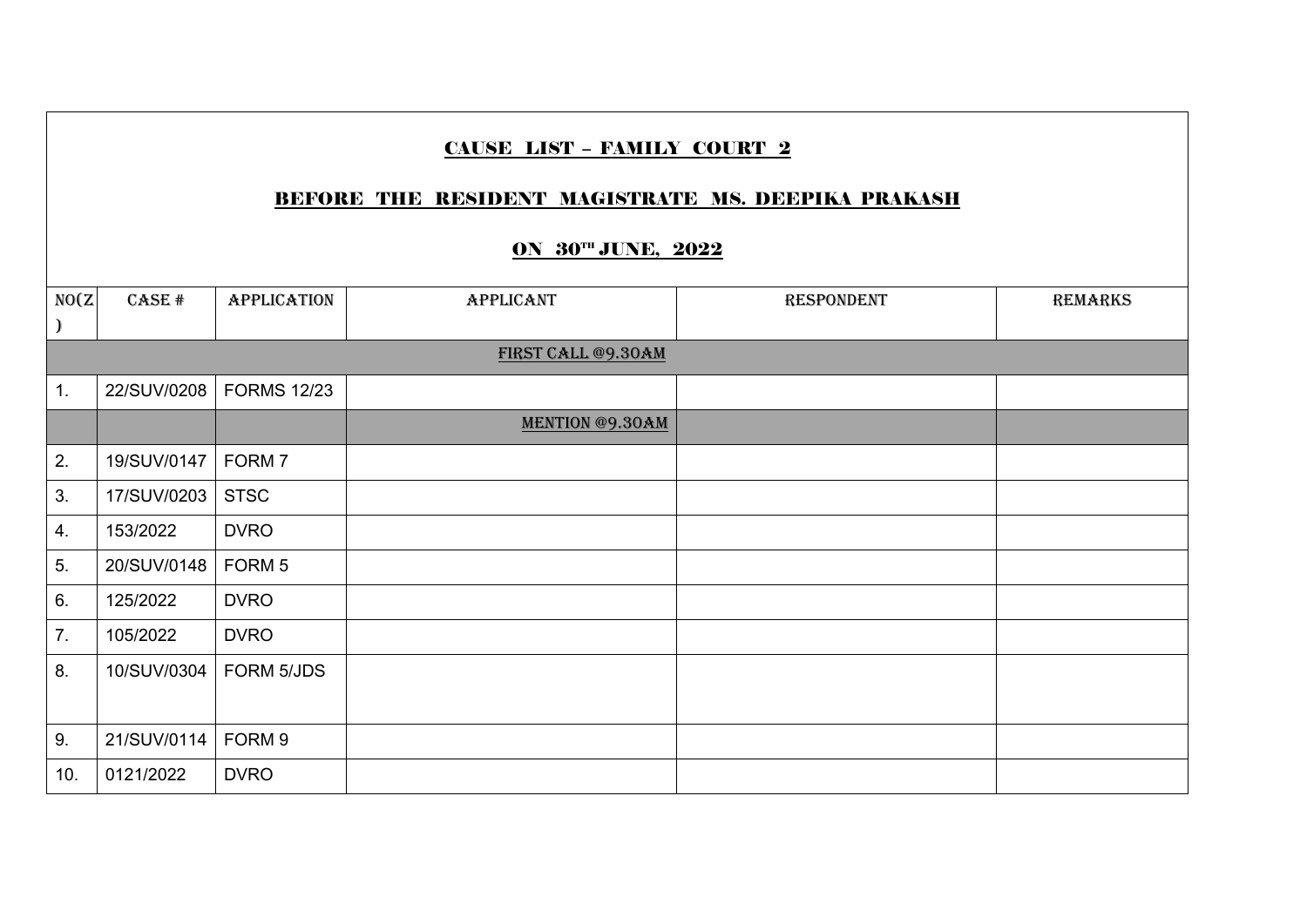|     |          |                           | HEARING @10.00AM      |  |
|-----|----------|---------------------------|-----------------------|--|
| 11. |          | 22/SUV/0115   FORMS 12/23 |                       |  |
|     |          |                           | HEARING @10.30AM      |  |
| 12. | 47/2022  | <b>DVRO</b>               |                       |  |
|     |          |                           | <b>RULING @2.30PM</b> |  |
| 13. | 108/2020 | <b>DVRO</b>               |                       |  |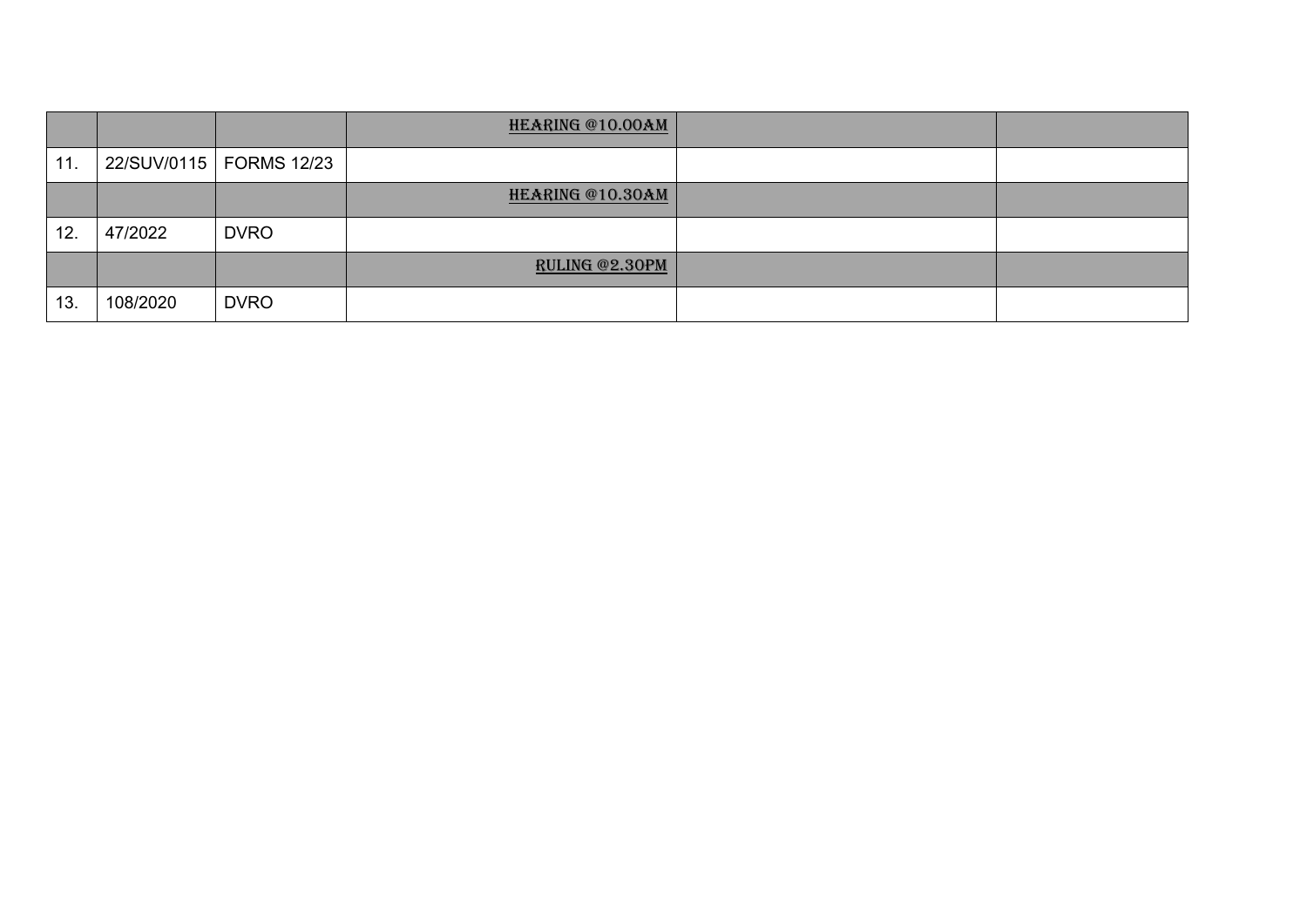#### **BEFORE THE REGISTRAR MR VINAY SHARMA**

# **ON 30TH DAY OF JUNE, 2022**

| NO.            | <b>TIME</b> | CASE NO.    | <b>NATURE</b>         | <b>APPLICANT</b> | <b>RESPONDENT</b> | <b>REMARKS</b> |
|----------------|-------------|-------------|-----------------------|------------------|-------------------|----------------|
|                |             |             |                       |                  |                   |                |
| $\mathbf{I}$ . | 9.00AM      | 21/SUV/0061 | <b>PROPERTY</b>       |                  |                   |                |
| 2.             | 9.00AM      | 22/SUV/0074 | <b>RESIDENCE</b>      |                  |                   |                |
| 3.             | 9.45AM      | 22/SUV/0208 | <b>RESIDENCE</b>      |                  |                   |                |
| 4.             | 10.00AM     | 21/SUV/0173 | <b>RESIDENCE</b>      |                  |                   |                |
| 5.             | 10.45AM     | 22/SUV/0110 | <b>RESIDENCE</b>      |                  |                   |                |
| 6.             | 11.45AM-    | 21/SUV/0376 | <b>REISENCE &amp;</b> |                  |                   |                |
|                | 12.00PM     |             | <b>PROPERTY</b>       |                  |                   |                |
| 7.             | 12.45PM     | 22/SUV/0221 | <b>RESIDENCE</b>      |                  |                   |                |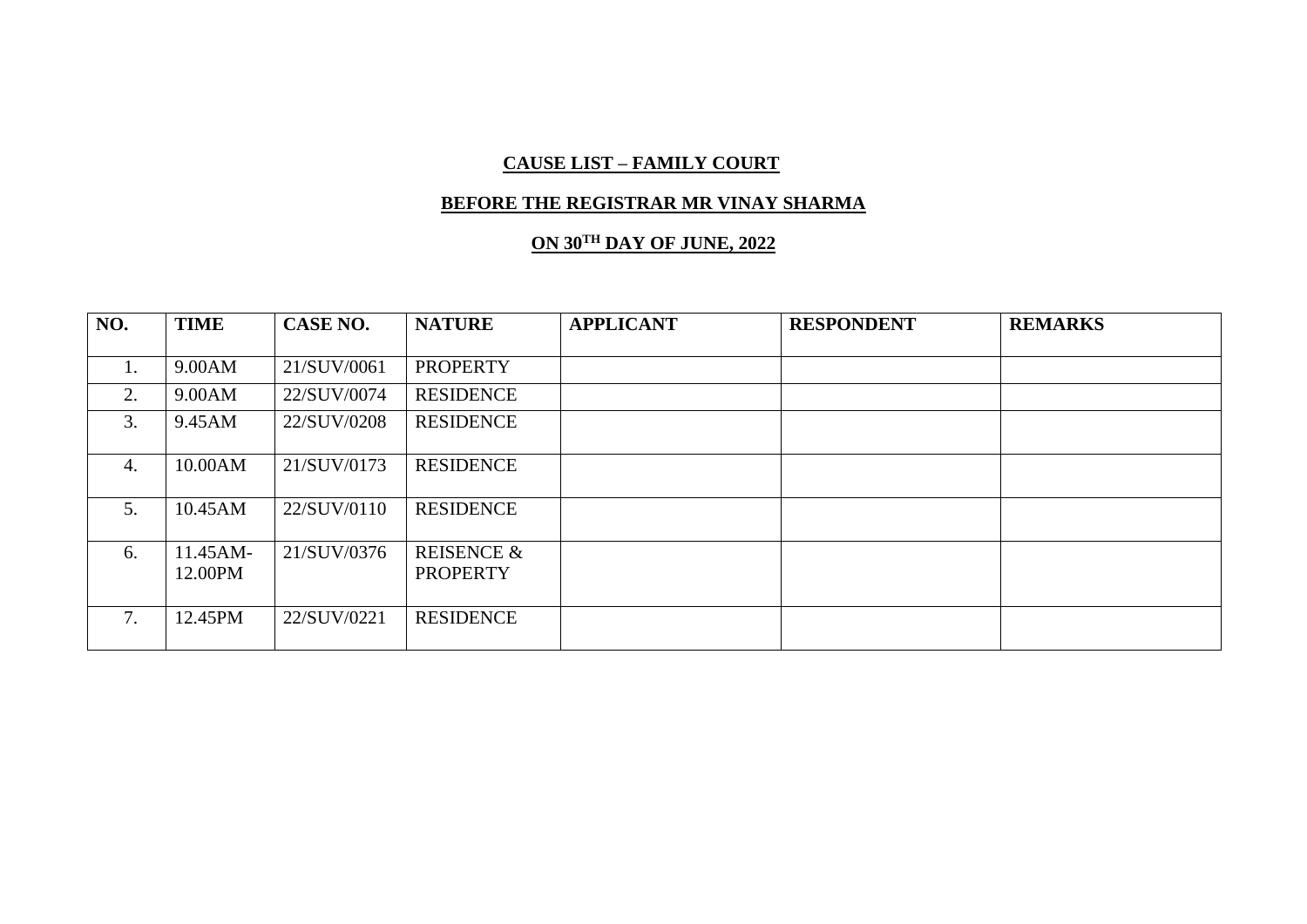| <b>CAUSE LIST - FAMILY COURT 1</b><br><b>BEFORE THE RESIDENT MAGISTRATE MR. CHAITANYA LAKSHMAN</b> |             |                    |                        |                   |                |  |  |  |  |  |
|----------------------------------------------------------------------------------------------------|-------------|--------------------|------------------------|-------------------|----------------|--|--|--|--|--|
| ON 01ST DAY OF JULY, 2022                                                                          |             |                    |                        |                   |                |  |  |  |  |  |
|                                                                                                    |             |                    |                        |                   |                |  |  |  |  |  |
|                                                                                                    |             |                    |                        |                   |                |  |  |  |  |  |
|                                                                                                    |             |                    |                        |                   |                |  |  |  |  |  |
| NO.                                                                                                | CASE#       | <b>APPLICATION</b> | <b>APPLICANT</b>       | <b>RESPONDENT</b> | <b>REMARKS</b> |  |  |  |  |  |
|                                                                                                    |             |                    | <b>MENTION @9.30AM</b> |                   |                |  |  |  |  |  |
|                                                                                                    | 15/SUV/0563 | FORM 9             |                        |                   |                |  |  |  |  |  |
| $\overline{2}$                                                                                     | 20/SUV/0178 | FORM 5             |                        |                   |                |  |  |  |  |  |
| 3                                                                                                  | 22/SUV/0120 | FORM 5             |                        |                   |                |  |  |  |  |  |